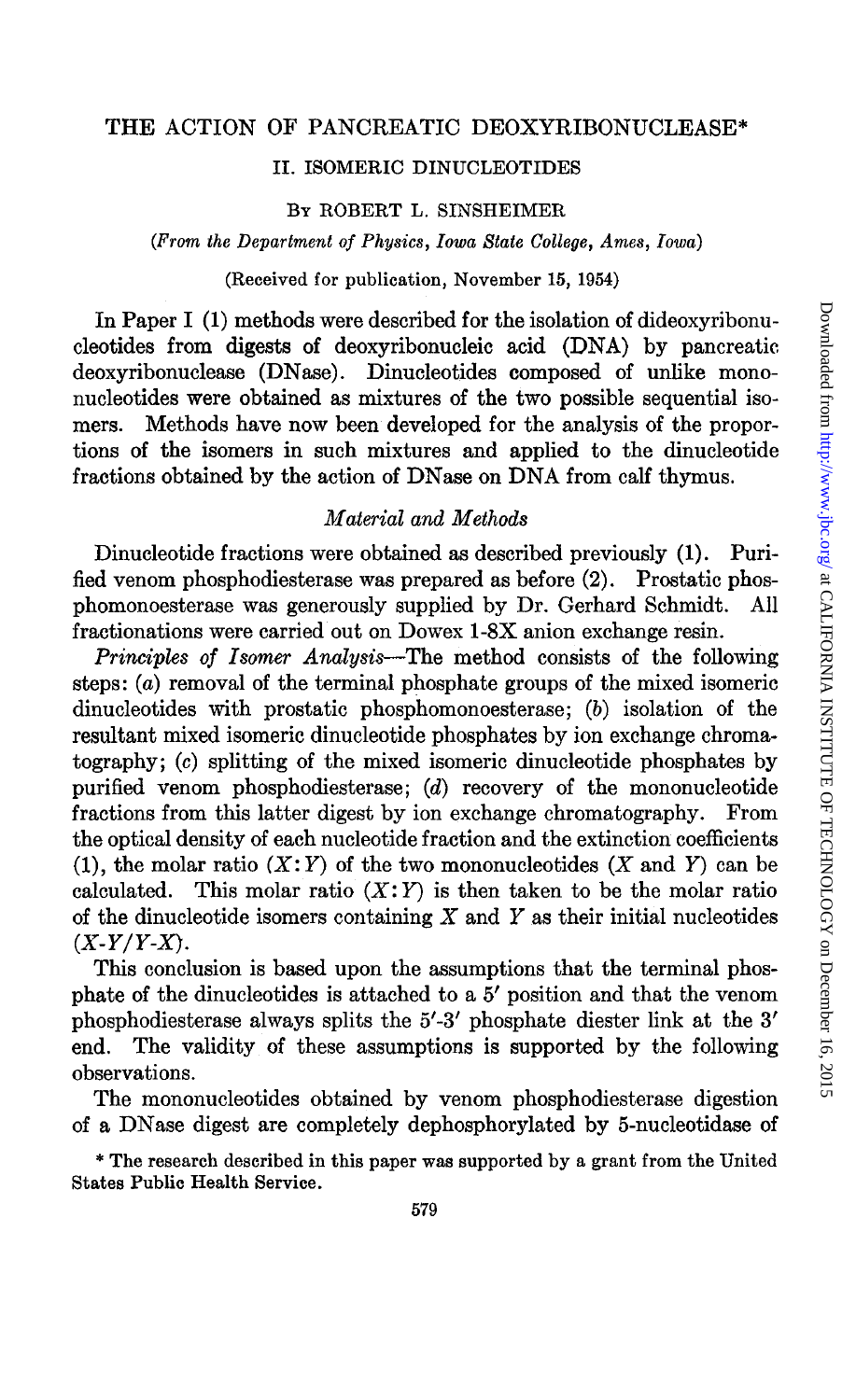snake venom ((3), and personal observation). Since this enzyme will not attack 3'-deoxyribonucleotides (4), the terminal phosphate groups of all the polynucleotide fractions must be attached at the 5' position, and the phosphodiesterase must always attack at the 3' end of the 5' -3' phosphate diester.

TABLE I *Strength of Acetate Buffer (pH 4.3) Employed to Elute Dinucleotide Phosphates* 

| Dinucleotides*  | Molarity of buffer of pH 4.3 |  |  |
|-----------------|------------------------------|--|--|
| <b>CT</b>       | 0.04                         |  |  |
| CA              | 0.05                         |  |  |
| MG <sub>1</sub> | 0.16                         |  |  |
| $_{\rm CG}$     | 0.18                         |  |  |
| TA              | 0.20                         |  |  |
| TG              | 0.35                         |  |  |
| AG              | 0.35                         |  |  |
|                 |                              |  |  |

\* C = deoxycytidylic acid; T = thymidylic acid; A = deoxyadenylic acid; M = 5-methyldeoxycytidylic acid;  $G =$  deoxyguanylic acid.

TABLE II

*Molar Ratios of Mononucleotides Obtained by Phosphodiesterase Degradation of Dinucleotide Phosphates* 

| Dinucleotide    | Molar ratio     |  |  |
|-----------------|-----------------|--|--|
| CT              | $T: C = 3.0$    |  |  |
| CA              | $A:C = \infty$  |  |  |
| <b>TA</b>       | $A: T = 13.3$   |  |  |
| CG              | $C:G = 5.4$     |  |  |
| MG <sub>1</sub> | $G: M = \infty$ |  |  |
| TG              | $G: T = 15.7$   |  |  |
| AG              | $A:G = 4.9$     |  |  |

Similarly, if the pooled dinucleotide fractions (D-1, D-2, and D-3; see (1)) from a DNase digest are treated with prostatic phosphomonoesterase to remove all terminal phosphate groups and then, after inactivation of the prostate enzyme,1 are treated with rattlesnake venom, which contains phosphodiesterase and 5-nucleotidase (3, 6), the entire digest is converted to nucleosides. The phosphodiesterase must again attack only at the 3'

<sup>1</sup> The prostatic phosphomonoesterase may be inactivated by shaking the solution with ether for 30 minutes at room temperature (5) (this procedure leaves less than 5 per cent of the original activity) and, further, by adjustment of the pH to 9.2 for the snake venom action, which reduces the residual prostate enzyme activity below detectable levels (less than 0.01 per cent of the original activity).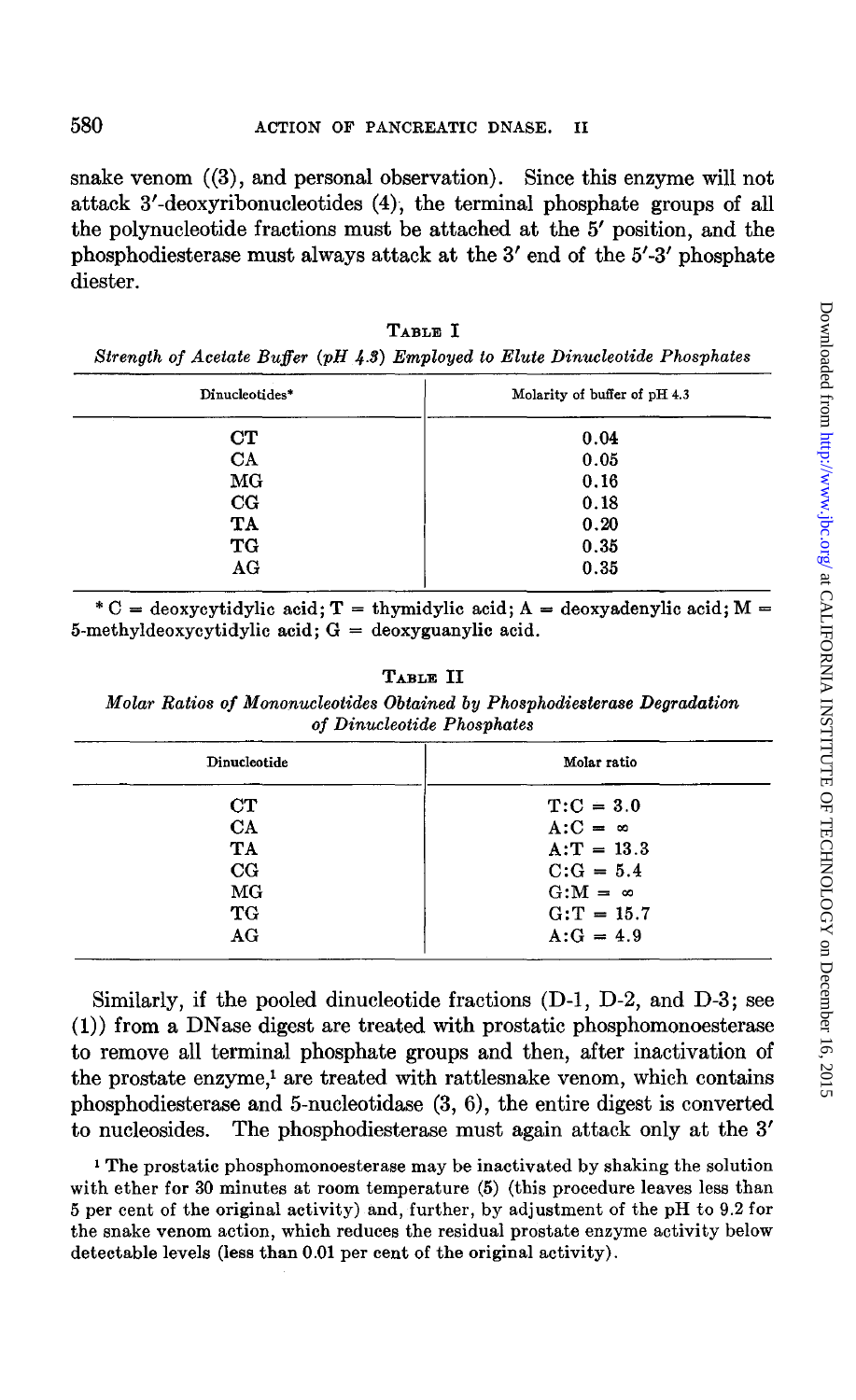end of the 5' -3' phosphate diester link in the dinucleotides without terminal phosphate groups.

*Technique of Isomer Analysis*—125 to 250  $\gamma$  of dinucleotide, in a volume of approximately 100  $\mu$ l., are added to 1 ml. of 0.2  $\mu$  acetate buffer, pH 5.5. 50  $\mu$ l. of the prostatic phosphatase preparation are added, and the solution is incubated at 37° for 4 hours. The digest is then made alkaline by addition of 1 N NH<sub>4</sub>OH and added to a column of resin, 10 cm. long  $\times$  3 mm. in diameter. An appropriate strength (Table I) of ammonium acetate buffer, pH 4.3, is then used to elute the desired dinucleotide phosphate from the column. The fractions containing the eluted substance, detected by its ultraviolet absorption, are pooled and lyophilized to remove water and salt.

| $x \vee y$ | М    | с    | т    | Α    | G    |
|------------|------|------|------|------|------|
| М          |      |      |      | 0    |      |
| С          |      | 1.11 | 0.78 | 0    | 0.75 |
| ፐ          | 0    | 2.34 | 1.38 | 0.10 | 0.16 |
| Α          | 0    | 3.22 | 1.36 | 0.46 | 0.97 |
| G          | 1.03 | 0.12 | 2.61 | 0.20 | 0.82 |

TABLE III *Molar Proportions of Dinucleotides in Thymus DNA Digest* 

\* *Y* refers to the nucleoside carrying the phosphate monoester group in each case.

The dinucleotide phosphate is then taken up in 1 ml. of  $0.2 \text{ m} \text{ NH}_4\text{OH}$ - $NH<sub>4</sub>$  acetate buffer, pH 9.2. To this are added 0.2 ml. of 0.3 M magnesium acetate and 50 to 100  $\mu$ , of purified venom phosphodiesterase. The digest is incubated at 37° for 4 hours and then added to a column of resin, 10 cm. long  $\times$  3 mm. in diameter. The mononucleotides are analyzed as described previously (7, 8).

### *Results*

The molar ratios of the nucleotides found in the phosphodiesterase digests of the dinucleotide phosphate fractions, obtained as above from a DNase digest of calf thymus DNA, are presented in Table II. These values are in each case the averages of two or more determinations made upon dinucleotide fractions prepared at different times from different DN ase digests. The variations in isomer ratios of fractions from different digests have in all instances been less than  $\pm 3$  per cent.

From these ratios, knowing the molar fractions corresponding to each of the mixed isomers in the DNase digest (Table III in Sinsheimer  $(1)$ ),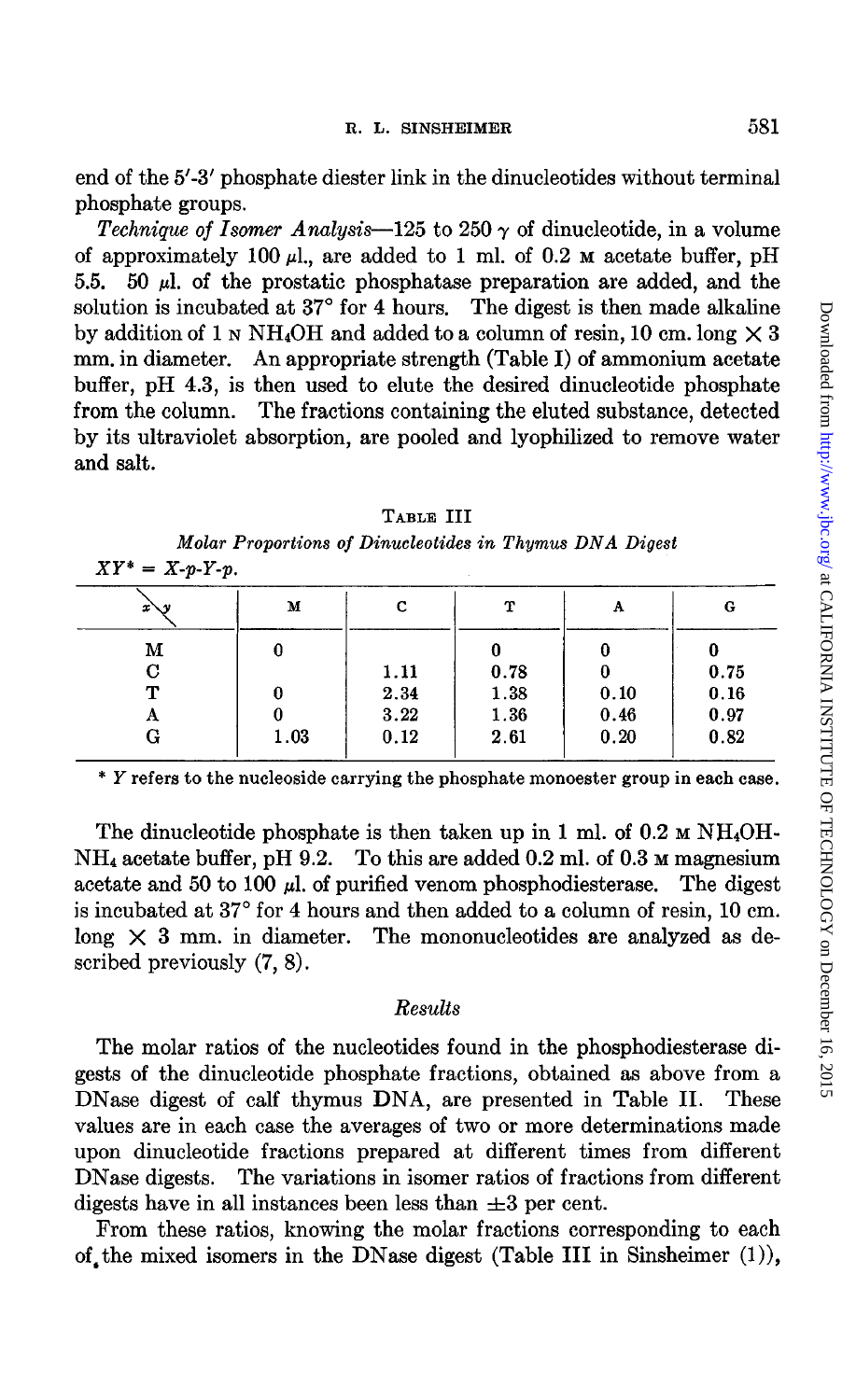we have calculated the molar fraction of each dinucleotide isomer in the digest (Table III).2

### DISCUSSION

The only previous report of the analysis of a dideoxyribonucleotide relative to its isomeric composition has been the finding of Smith and Markham (9) that the dinucleotide fraction containing deoxyadenylic and deoxycytidylic acids in a DNase digest of calf thymus DNA was entirely of the sequence adenylic-cytidylic. Our results confirm this report.

The most striking result of the complete isomer analysis is to be found among the dinucleotides composed of one purine and one pyrimidine nucleotide. Here, with one exception, the dinucleotides with the sequence purine nucleotide-pyrimidine nucleotide are in great excess over those with the sequence pyrimidine nucleotide-purine nucleotide. In fact, two of the latter type isomers (cytidylic-adenylic and 5-methylcytidylic-guanylic) could not be detected. The single exception is the dinucleotide with cytidylic and guanylic acids, in which the sequence cytidylic-guanylic is over 5 times as abundant as its isomer.

That the dinucleotide of 5-methylcytidylic and guanylic acids should be all of the sequence purine nucleotide-pyrimidine nucleotide, while that of cytidylic and guanylic acids should be largely of the opposite sequence, again emphasizes the special position of 5-methylcytidylic acid in this nucleic acid.

It is a pleasure to acknowledge the technical assistance, at various times, of James F. Koerner, Jostein Vadla, Kenneth Lunan, and Bennie Friesen.

#### SUMMARY

The ratios of the sequential isomers of those dinucleotides composed of unlike mononucleotides have been determined in the digest of calf thymus DNA by pancreatic DNase. Among those dinucleotides containing a purine and a pyrimidine nucleotide, there is a great excess of the isomer with the sequence purine nucleotide-pyrimidine nucleotide, with the striking exception of the dinucleotide containing deoxycytidylic and deoxyguanylic acids.

#### BIBLIOGRAPHY

4. Michelson, A. M., and Todd, A. R., J. *Chem. Soc.,* 34 (1954).

<sup>1.</sup> Sinsheimer, R. L., J. *Biol. Chem.,* **208,** 445 (1954).

<sup>2.</sup> Sinsheimer, R. L., and Koerner, J. F., J. *Biol. Chem.,* **198,** 293 (1952).

<sup>3.</sup> Hurst, R. 0., and Butler, G. C., J. *Biol. Chem.,* **193,** 91 (1951).

<sup>2</sup> The amounts of MC obtained have been too small to permit an analysis for the ratio of sequential isomers.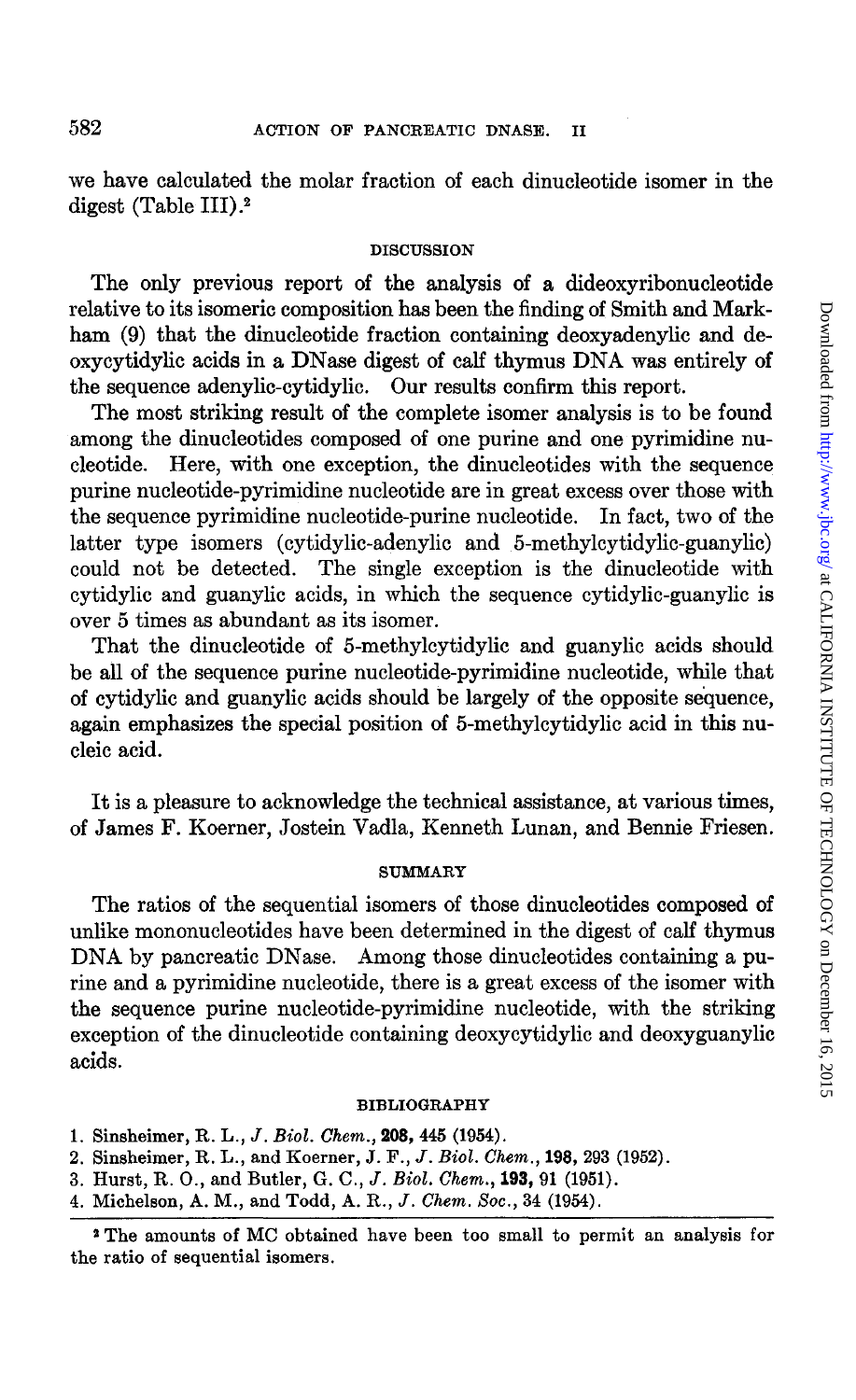- 5. Kutscher, W., and Worner, A., *Z. physiol. Chem.,* **239,** 109 (1936).
- 6. Gulland, J.M., and Jackson, E. M., *Biochem.* J., **32,** 590 (1938).
- 7. Sinsheimer, R. L., and Koerner, J. F., *Science,* **114,** 42 (1951).
- 8. Cohn, W. E., J. *Am. Chem. Soc.,* 72, 1471 (1950).
- 9. Smith, J. D., and Markham, R., *Nature,* **170,** 120 (1952).